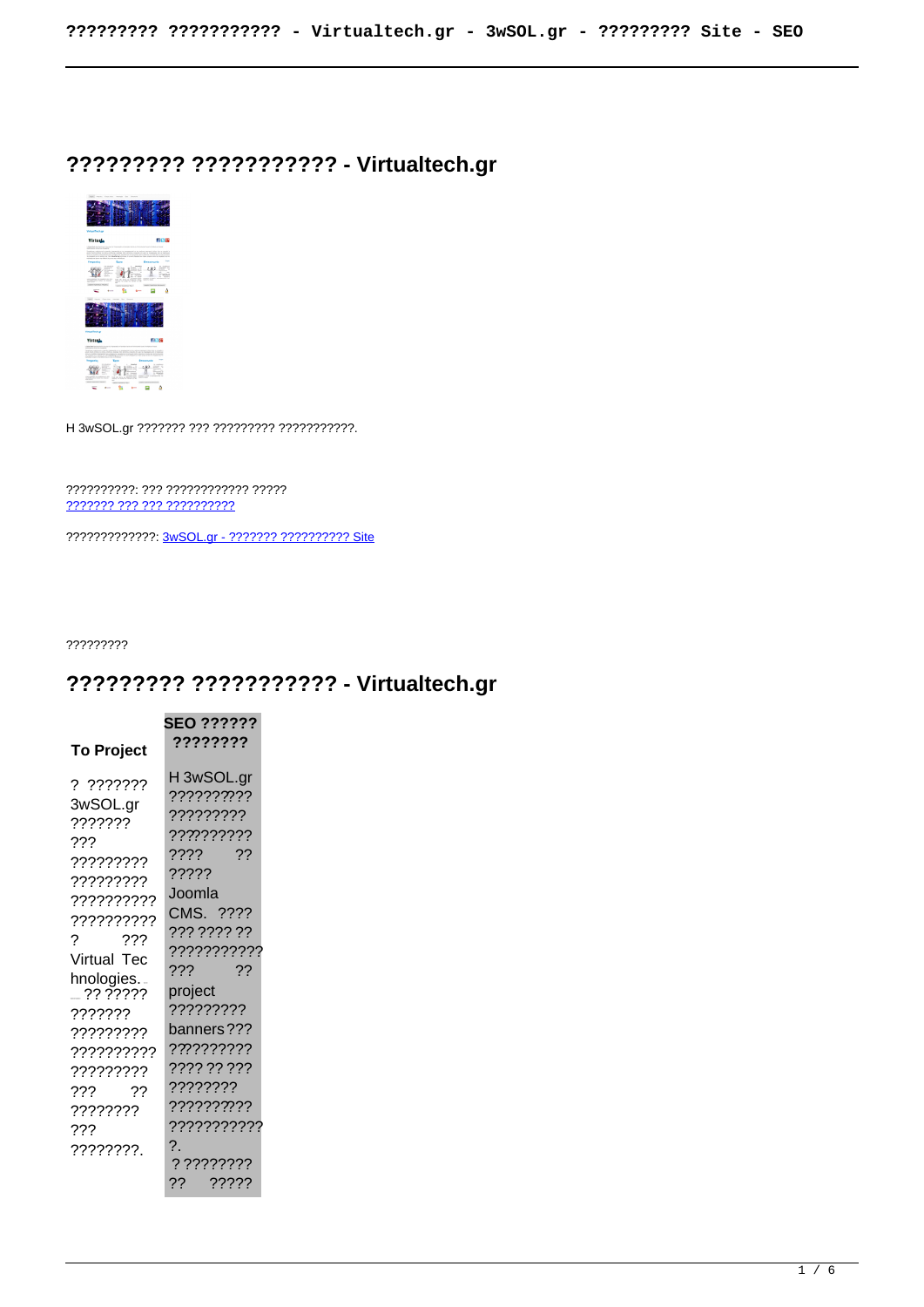| ?????????<br>?????????<br>?????????<br>????????<br>???.<br>???<br>www.Virtua<br>ltech.gr ??<br>?????????<br>???support<br>?????????<br>??????????<br>- server ??<br>??????????<br>?????????<br>????????-<br>?????????<br>?????????<br>????. | SEO<br>friendly,<br>??????????<br>?????????<br>?? Joomla<br>CMS ???<br>???<br>????????<br>??????????<br>????<br>??????????<br>?????????<br>???? ??? ??<br>?????????<br>??? Google<br>????? ???<br>????????<br>?????<br>??????????<br>???<br>????????<br>??? ????. |
|---------------------------------------------------------------------------------------------------------------------------------------------------------------------------------------------------------------------------------------------|-------------------------------------------------------------------------------------------------------------------------------------------------------------------------------------------------------------------------------------------------------------------|
| ??                                                                                                                                                                                                                                          | ??????????<br>???? ??????<br>?????:<br>$\left($ sm<br>(IODMLA)<br><u>?????????</u><br><u> ??? ??</u>                                                                                                                                                              |
| ????????                                                                                                                                                                                                                                    |                                                                                                                                                                                                                                                                   |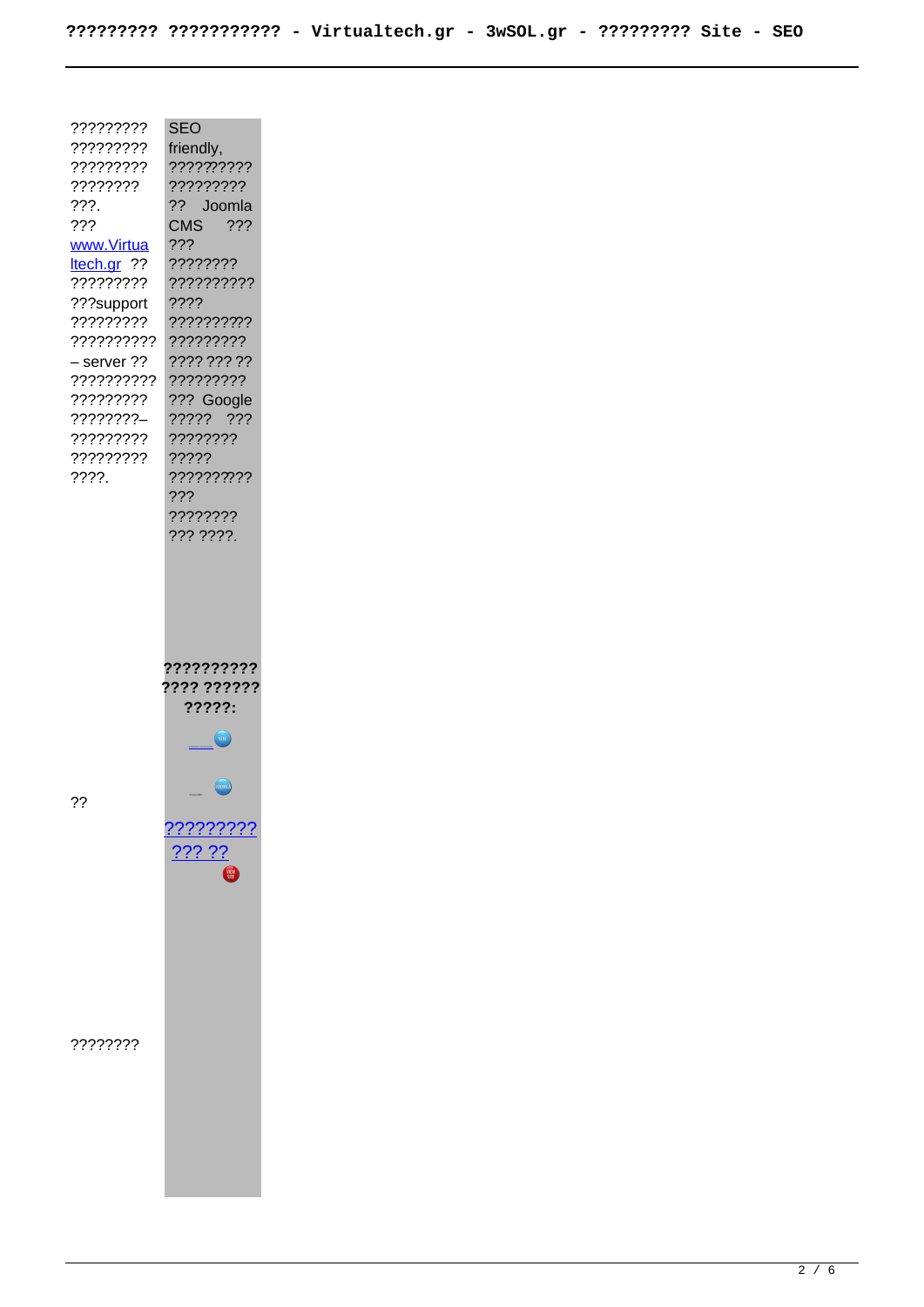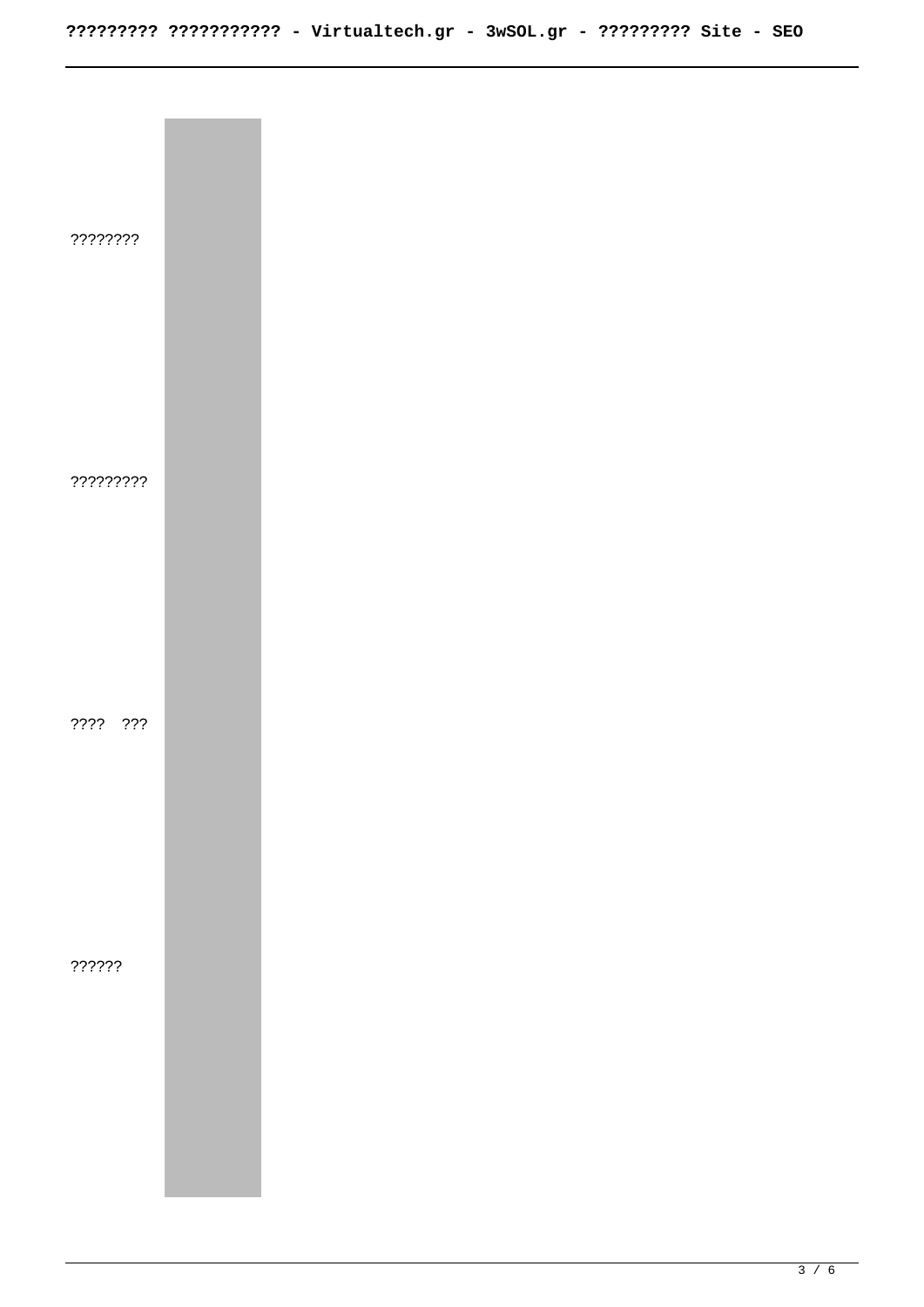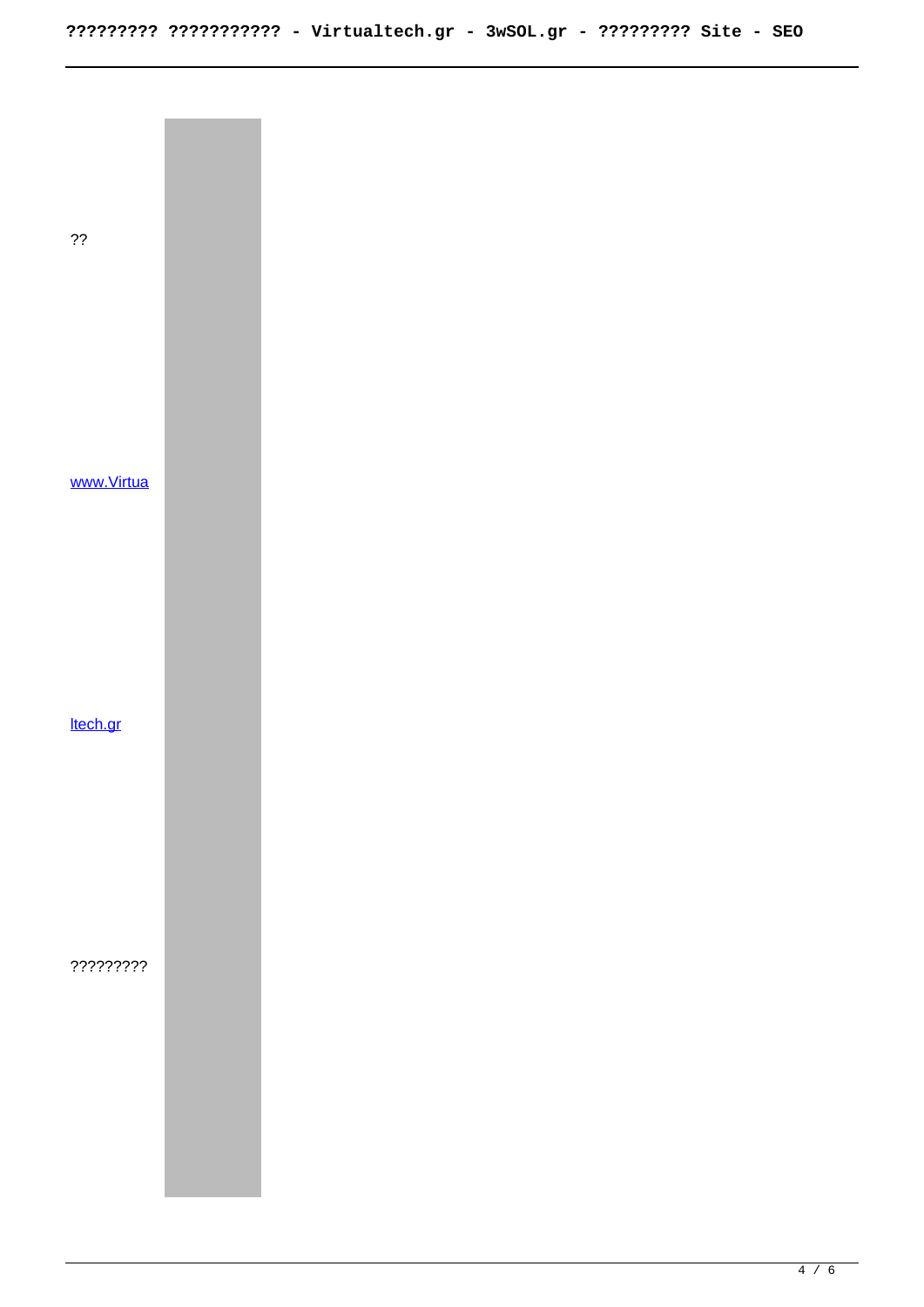? [????????](kataskeyh-site/κατασκευή-ιστοσελίδας) [? ??? ???](kataskeyh-site/κατασκευή-ιστοσελίδας)

??? ?????

???.